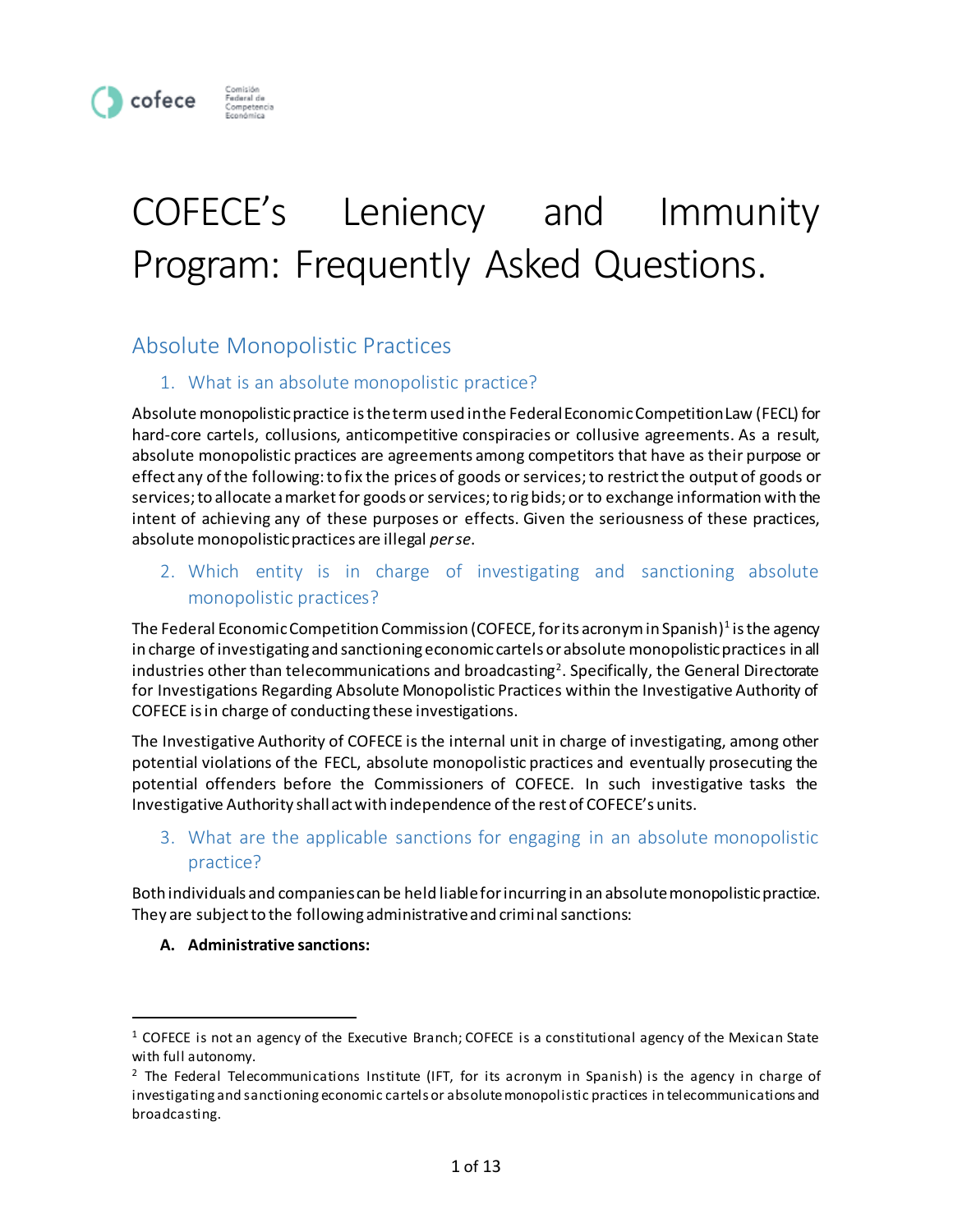

| <b>Companies that</b>           | <b>Engage or participate</b><br>in an Absolute<br><b>Monopolistic Practice</b>                                                                                                                     | Fine of up to 10% (ten percent) of their<br>income.                                                                                          |
|---------------------------------|----------------------------------------------------------------------------------------------------------------------------------------------------------------------------------------------------|----------------------------------------------------------------------------------------------------------------------------------------------|
| Individuals who                 | Engage, participate or<br>instigate an Absolute<br><b>Monopolistic Practice</b>                                                                                                                    | Fine of up to 200,000 (two hundred<br>thousand) times the "Unit for Measurement<br>and Actualization". <sup>3</sup>                          |
|                                 |                                                                                                                                                                                                    | Prohibition to perform managerial roles or<br>act as a legal representative of economic<br>agents for a maximum period of 5 (five)<br>years. |
| Individuals or<br>companies who | Do not engage or<br>participate directly but<br>help, facilitate,<br>contribute, foster or<br>induce companies or<br>individuals to engage<br>in an absolute<br>monopolistic practice <sup>4</sup> | Fine of up to 180,000 (one hundred eighty<br>thousand) times the UMA <sup>5</sup> .                                                          |

#### **B. Criminal sanctions / penalties:**

 $\overline{a}$ 

| Individuals who<br>Engage, order or<br>execute an absolute<br>monopolistic practice | Imprisonment of 5 (five) to 10 (ten)<br>$Vears6$ . |
|-------------------------------------------------------------------------------------|----------------------------------------------------|
|-------------------------------------------------------------------------------------|----------------------------------------------------|

<sup>&</sup>lt;sup>3</sup> The "Unit of Measurement and Actualization" (UMA, for its acronym in Spanish) is a unit of reference used to set the monetary penalties applicable in a variety of federal laws, among others the FECL. The UMA is currently equivalent to \$73.04 pesos per day. This means that the maximum fine for individuals, who participated in an absolute monopolistic practice during 2016, is of approximately \$14,680,000.00 Mexican Pesos.

<sup>4</sup> Article 127, Section XI states that COFECE may impose the fine referred to in the chart above for individuals or companies which have contributed, facilitated or instigated the execution of monopolistic practices.

<sup>5</sup> The maximum fine for individuals or companies who contribute, foster, or instigate an absolute monopolistic practice in 2016, is approximately \$13,147,000.00 Mexican Pesos, based on the current daily value of the UMA at the time of publication.

<sup>6</sup> Pursuant to the Mexican Federal Criminal Code, the day of salary shall be calculated pursuant to the daily net income of the individual at the time of the infringement.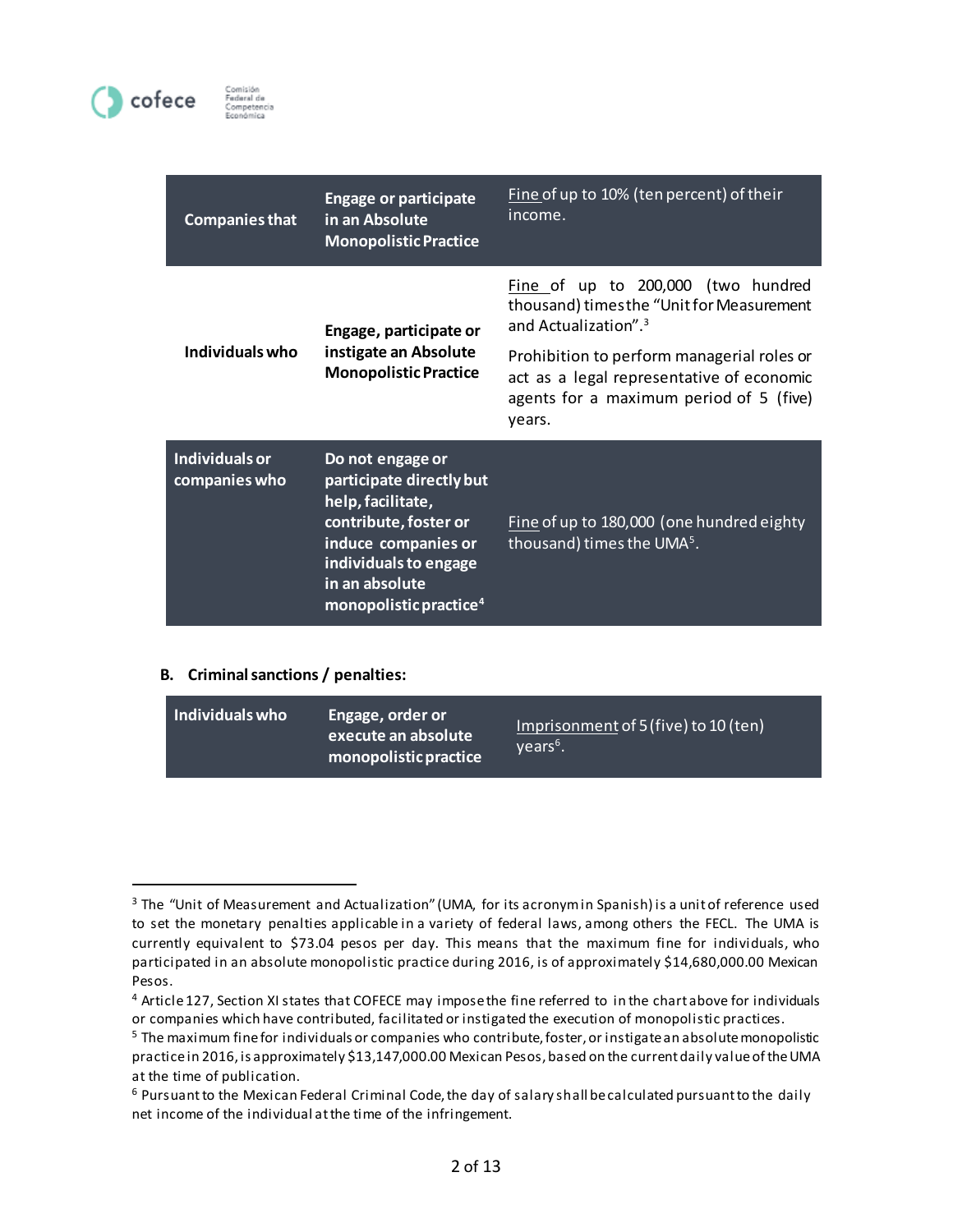

 $\overline{a}$ 

# COFECE's Leniency and Immunity Program

## 4. What is COFECE's Leniency and Immunity Program?

Individuals or companies who are or have been engaged, participated, contributed, facilitated or instigated an absolute monopolistic practice and report the cartel, hand over evidence, and fully and permanently cooperate, initially with the Investigative Authority of COFECE during the investigation and subsequently during the trial like procedure may receive a total<sup>7</sup> or partial reduction of the applicable fines and criminal immunity.

#### 5. What are the benefits of joining COFECE's Leniency and Immunity Program?

All individuals or companies who join COFECE's Leniency and Immunity Program receive criminal immunity and will not be held criminally liable for engaging in cartel conduct, regardless the order in which they appear before the Investigative Authority of COFECE applying for leniency. However, only the first individual or company who applies to the Program and fulfils certain conditions, will receive the maximum reduction of the applicable fine.

# 6. May more than one applicant receive the benefits granted by COFECE's Leniency and Immunity Program?

Subsequent companies or individuals who are not the first to apply may also receive significant reductions of the applicable fines and criminal immunity, if they provide additional evidence in their possession to COFECE.<sup>8</sup> To determine the fine reduction, COFECE will take into account the chronological order in which applications were received and the supporting evidence provided by each applicant.

| <b>First Applicant</b>          | May receive a fine reduction to practically<br>zero.                                                     | In all cases, no criminal |
|---------------------------------|----------------------------------------------------------------------------------------------------------|---------------------------|
| Subsequent<br><b>Applicants</b> | May receive a fine reduction of up to 50,<br>30 or 20 percent, based on the order of<br>the application. | liability.                |

 $<sup>7</sup>$  According to article 103 of the FECL, COFECE shall impose the minimum fine to the individual or company</sup> who: is the first among those involved in the conduct to provide sufficient evidence which allows for an investigation procedure to initiate or to presume the existence of an absolute monopolistic practice and thereafter; fully and permanently cooperates throughout the investigation with the Investigative Authority and the trial-like procedure before COFECE's Board of Commissioners; and undertakes all necessary actions so as to no longer engage in the unlawful practice.

<sup>&</sup>lt;sup>8</sup> Article 103 of the FECL also provides that companies or individuals who do not apply first to the Program to apply may receive a fine reduction of as much as 50, 30 or 20 per cent of the maximum applicable fine, when additional evidentiary elements to those in possession of the Investigative Authority are submitted during the course of the investigation, and the other requirements under this article are met.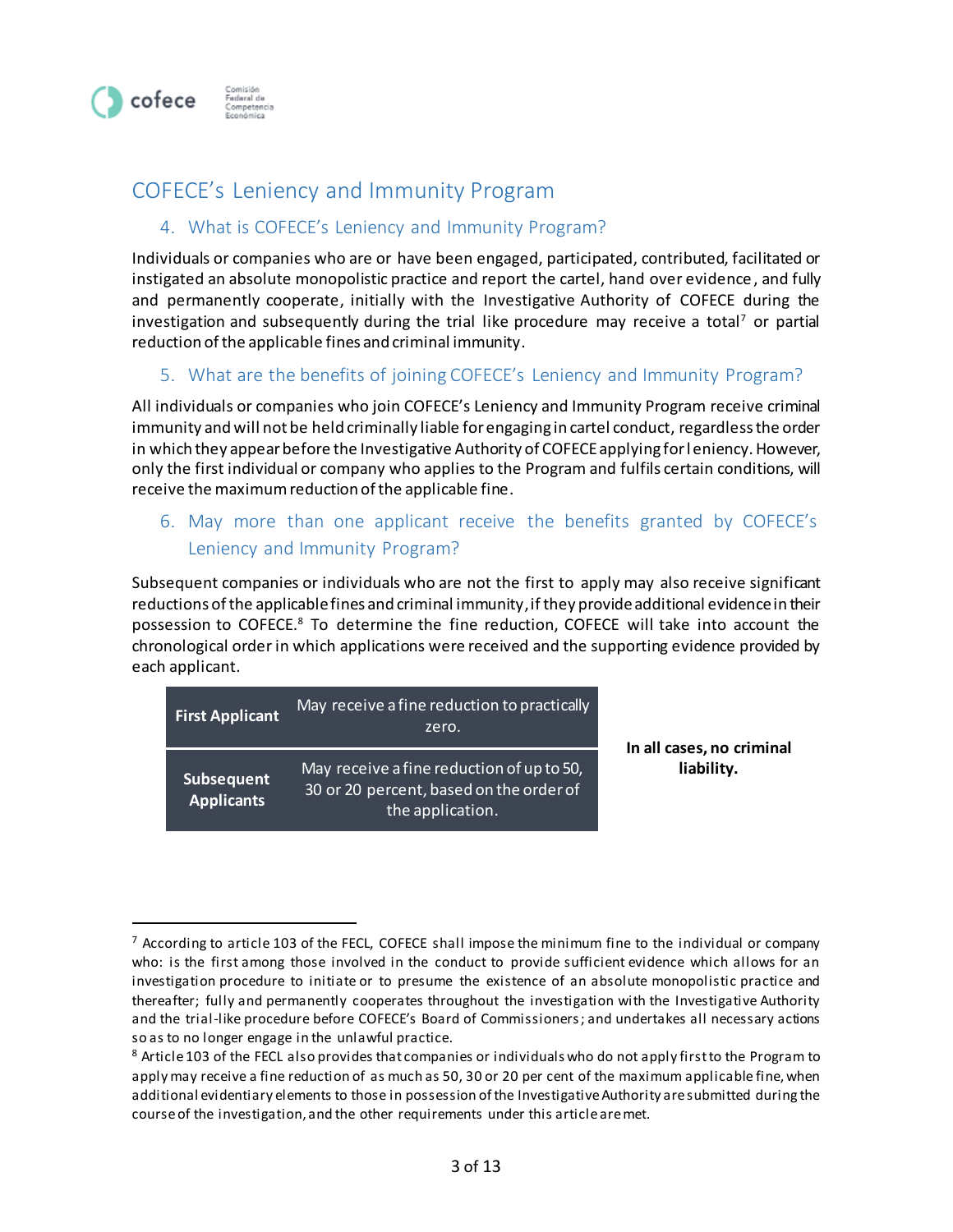

 $\overline{a}$ 

# 7. What are the specific conducts within the scope of the Program? Is it applicable to cartel conduct committed outside of Mexico?

An individual or companies may apply to the Program for cartel offenses or absolute monopolistic practices under article 53 of the FECL. Absolute monopolistic practices consist of contracts, agreements, arrangements, or combinations among competing economic agents<sup>9</sup>, which have as their purpose or effect any of the following:

| <b>Price fixing</b>            | To fix, raise, coordinate or manipulate the sale or purchase<br>price of goods or services supplied or demanded in the<br>markets                                                                                              |
|--------------------------------|--------------------------------------------------------------------------------------------------------------------------------------------------------------------------------------------------------------------------------|
| <b>Output restriction</b>      | To agree not to produce, process, distribute, market or acquire<br>more than a restricted or limited amount of goods or the<br>provision or transaction of a limited or restricted number,<br>volume, or frequency of services |
| <b>Market allocation</b>       | To divide, distribute, allocate or impose portions or segments<br>of a current or potential market of goods and services, in<br>terms of given or to be determined customers, suppliers,<br>time spans or spaces               |
| <b>Bid rigging</b>             | To establish, arrange or coordinate bids or abstentions from<br>tenders, contests, auctions or purchase calls                                                                                                                  |
| <b>Exchange of information</b> | To exchange information with the purpose or effect of fixing<br>prices, restricting output, allocating markets, or rigging bids.                                                                                               |

COFECE investigates and sanctions absolute monopolistic practices carried out in Mexico, and those carried out in other countries, as long as these practices affected Mexican markets<sup>10</sup>. Therefore, the Program is applicable to absolute monopolistic practices committed anywhere in the world, if Mexican markets are affected by the conduct.

<sup>&</sup>lt;sup>9</sup> Article 3, Section I of the FECL defines an economic agent as any natural or legal person, either for profit or non-profit, Federal, State or Municipal public administration agencies and entities, associations, business chambers and professional associations, trusts, or any other form of participation in economic activity. <sup>10</sup> This should not be confused with the objet or effect of absolute monopolistic practices. It only means that COFECE may investigate and sanction absolute monopolistic practices that have as purpose or effect to affect Mexican markets.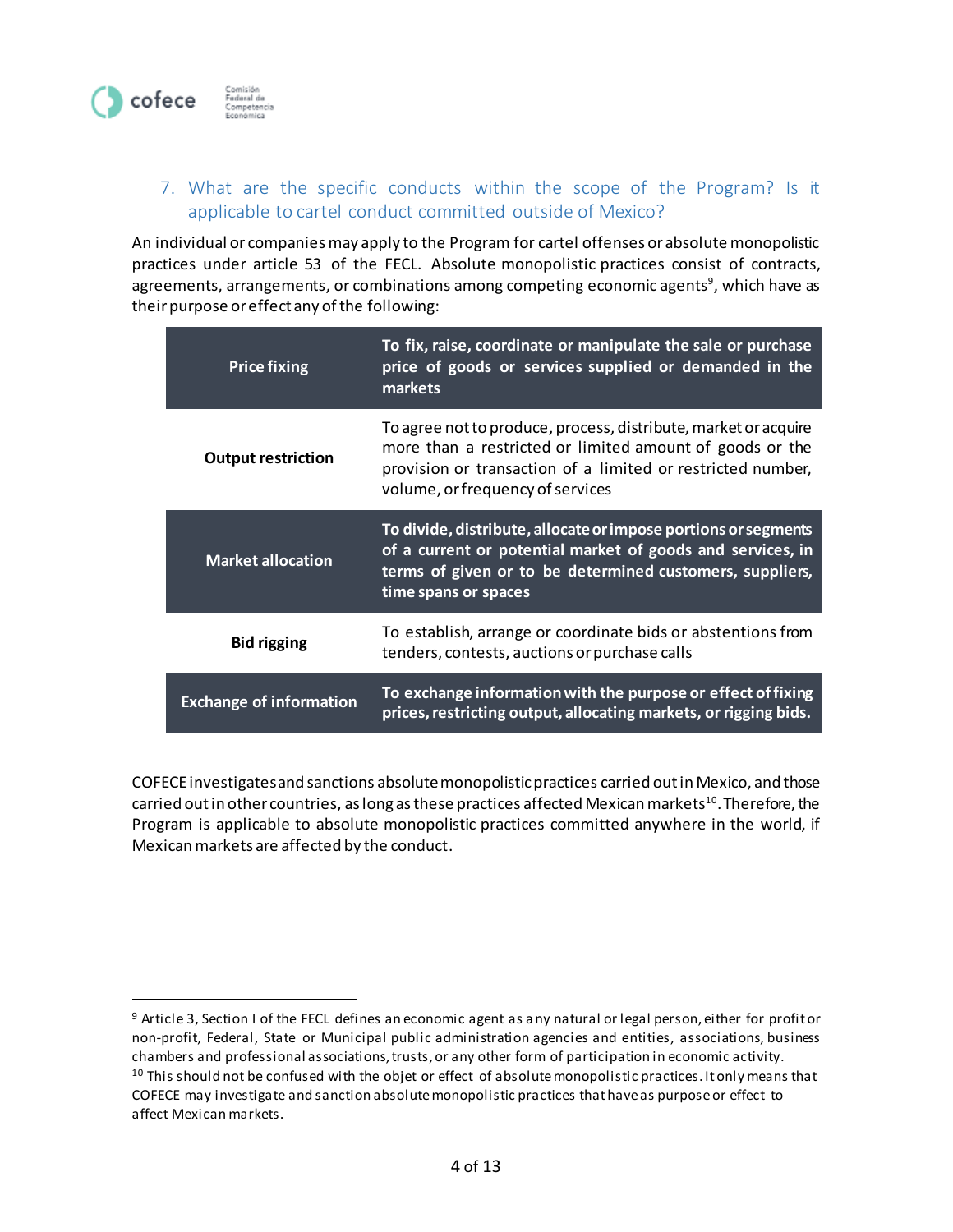

# 8. Who<sup>11</sup> may apply to COFECE's Leniency and Immunity Program?

| <b>Companies who:</b>                   | Have engaged or are engaging in an absolute monopolistic practice.                                                 |
|-----------------------------------------|--------------------------------------------------------------------------------------------------------------------|
| Individuals who:                        | Have participated directly in an absolute monopolistic practice on<br>behalf or by account and order of a company. |
| <b>Companies or</b><br>Individuals who: | Contribute, facilitate or instigate an absolute monopolistic practice.                                             |

# 9. Can individuals or companies that belong to the same economic interest group<sup>12</sup> receive the Program's benefits?

The Program's benefits may be extended to other individuals and companies provided that they belong to the same economic interest group as a company that applied to the Program. As a result, executives, employees, former employees, subsidiary companies, etc. may receive the same benefits as the applicant. However, these individuals and companies are subject to the same obligations as the applicant.

# Applying to COFECE's Leniency and Immunity Program

# 10.What is a marker?

 $\overline{a}$ 

A marker is the acknowledgement given to an applicant of the date and time that the application was received, establishing the chronological order of the application. A marker guarantees the order of preference amongst the applicants regarding a specific product or service. An applicant will hold its marker and its order of preference while the Investigative Authority assessesthe sufficiency and appropriateness of the information provided. The Investigative Authority has to make such analysis in order to establish whether the information will enable it to either initiate an investigation concerning the facts provided or presume the existence of an absolute monopolistic practice.

# 11.May a party meet with COFECE before applying to the Program?

A party seeking to join the Leniency and Immunity Program may request a meeting with the Head of the Investigative Authority prior to applying to the Program. During the meeting, the interested party may present its case in an informal manner -without any risk of liability-ask questions to learn about the Program and how it works. As this is an informal meeting, no minute will be issued.

 $11$  According to the articles 3 and 4 of the FECL, all economic agents are subject to this law. Economic agents are individuals or companies, for-profit, non-profit, governmental agencies, trade associations, groups of professionals, trusts or any kind of participation in economic activity.

<sup>&</sup>lt;sup>12</sup> An economic interest is a group of companies and individuals with interrelated commercial and financial interests who coordinate their activities in order to achieve a common economic or commercial objective.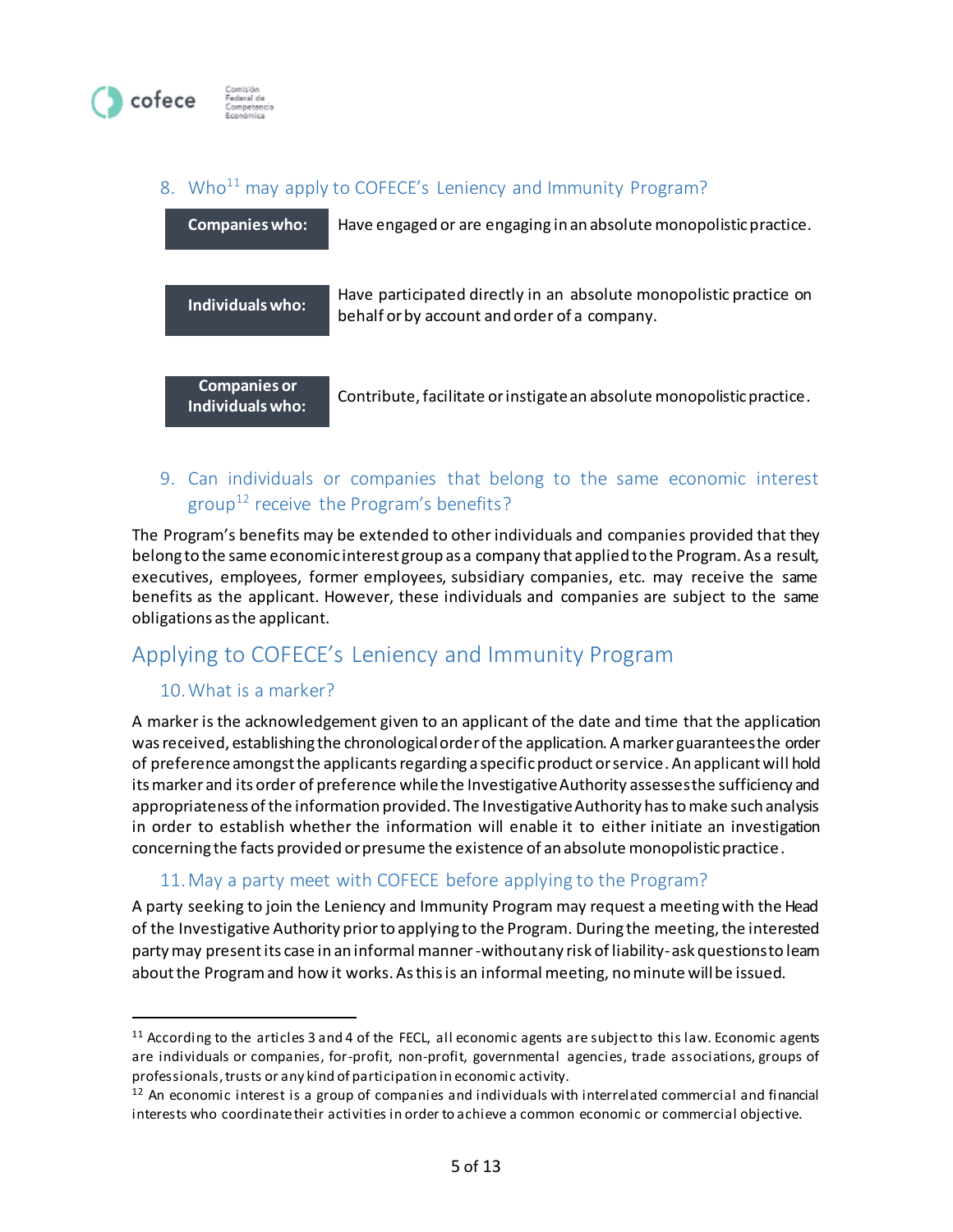

#### 12.Whom should a party contact when applying to the Program?

All communications regarding an application to the Program shall be conducted through the Head of the Investigative Authority or the Director General for Investigations Regarding Absolute Monopolistic Practices(Head of Cartels Division).

#### 13.How can a party apply to the Leniency and Immunity Program?

Interested parties may apply by voice mail or email by calling or sending an email to the following phone number or email address:

| Voice mail: | Telephone (01 55) 27896500, Ext. 6632 or (01 55) 27896632, |
|-------------|------------------------------------------------------------|
|             | 24 hours a day                                             |
| Email:      | inmunidad@cofece.mx                                        |

#### 14.When should a party apply?

A party may apply to the Program at any time. In order to obtain greater benefits, parties are encouraged to apply as soon as they gain knowledge of their engagement in an absolute monopolistic practice. However, in the case of an ongoing investigation leniency, applications may be filed anytime the Investigative Authority formally concludes the investigation procedure..

#### 15.What information must be included when applying to the Program?

In order to obtain a marker, an application to the Programmust include the following information:

- The identity of the applicant.
- A statement regarding the applicant's intent to join the Program.
- The applicant or its legal representative contact information; and,
- The industry or the market and the goods or services in which the absolute monopolistic practice was committed.

Furthermore, applicants may also mention which individuals or subsidiaries they wish to include within the scope of the application, although it is not strictly necessary to do so at this moment.

#### 16.What happens after an application is received?

If the application satisfies the requirements to apply to the Program, the Investigative Authority will assign an alphanumeric code to identify the application. This code provides certainty regarding the chronological order in which the Investigative Authority received an application, since it is constructed based on the date and time that the voice mail or email was received. The code also helps keep the applicant's identity as confidential.

With the code, the Investigative Authority will grant a marker. The marker guarantees the applicant's position relative to other companies or individuals who make seek leniency, provided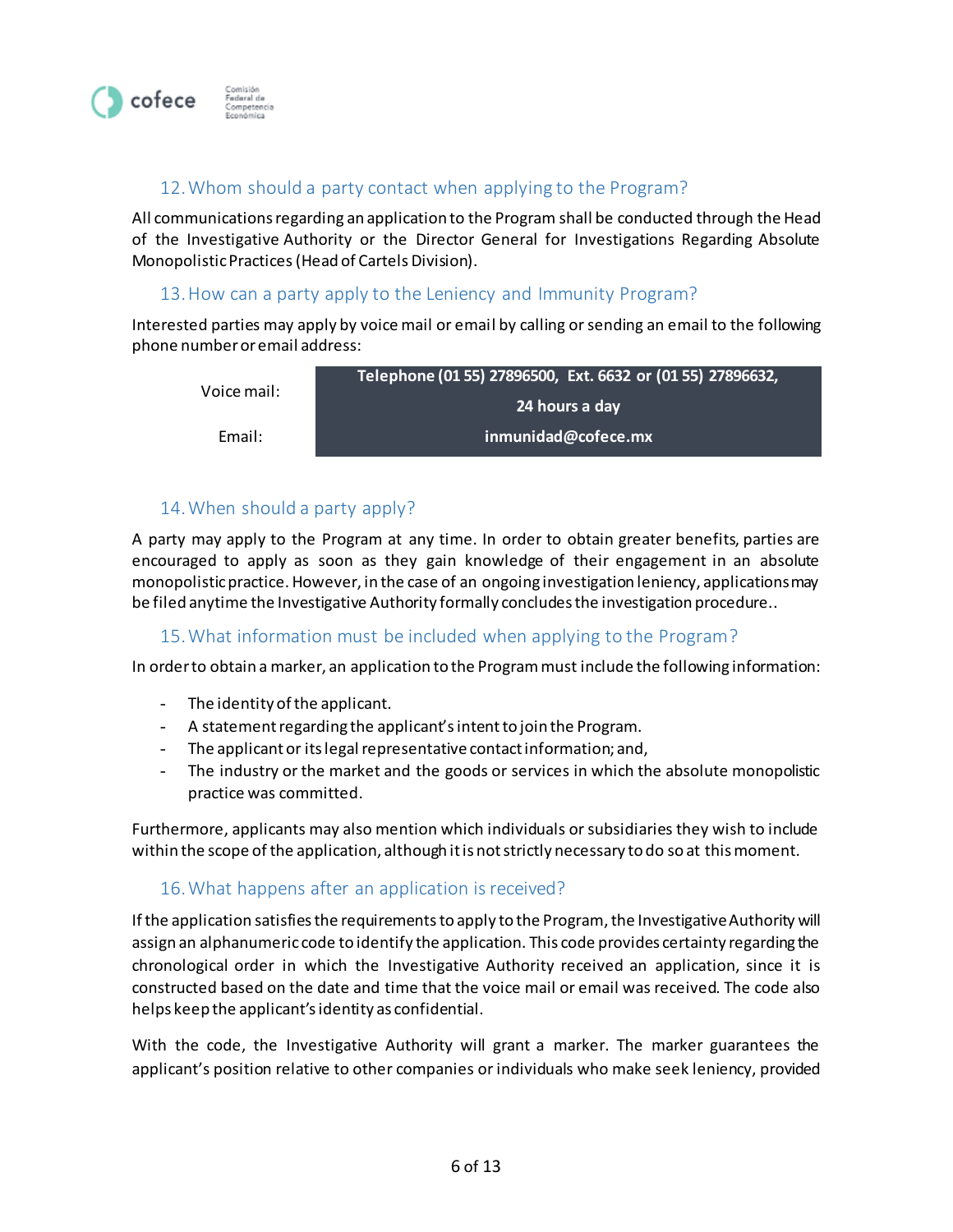

that the applicant provides sufficient evidence to initiate an investigation or to support the presumption of the existence of an absolute monopolistic practice.

Within the five days following the receipt of an application, the Investigative Authority will inform the applicant of the code that was assigned to its application and the date, time, and place where the applicant should meet thereafter with the Investigative Authority.

# 17.Why is the marker important?

The marker guarantees the order of arrival of the applicants seeking leniency in the same industry or market or regarding the same products or services. Having a marker allows an applicant to hold its place for a finite period of time. This period of time frequently is used by the applicant to gather information that will be provided to the Investigative Authority. COFECE urges to interested companies and/ or individuals to apply to the Program as soon as they are aware of the existence of a possible absolute monopolistic practice, even in the absence of complete or definite information.

Applications are processed and analyzed in chronological order. Therefore, the Investigative Authority will not examine an application until it has determined if previous applications have fulfilled the necessary requirements for receiving conditional leniency. If an applicant does not meet the information requirements to initiate an investigation or to presume the existence of an absolute monopolistic practice, at the Investigative Authority's discretion, the next applicant would take its place in line.

# Meeting with COFECE

#### 18.When will the applicant meet with COFECE?

The date and time of the meeting will be determined case by case. However, in most cases it will be within sixty days after the Investigative Authority assigns the code and grants the marker. The applicant may suggest the date and time of the meeting when submitting its application.

#### 19.What happens if an applicant does not attend the meeting with COFECE?

If the applicant does not attend the meeting, the Investigative Authority will cancel the application and the code assigned to the application. Thus, the applicant will lose its marker and its position of arrival will become available for subsequent applicants. However, the applicant may submit a new application.

#### 20.Where will the meeting with COFECE take place?

The meeting may be held outside COFECE's offices, if necessary, as long as the Head of Cartels Division attends with at least one other COFECE official.

#### 21.Who must attend the meeting with COFECE?

The applicant or its legal representative must attend the meeting.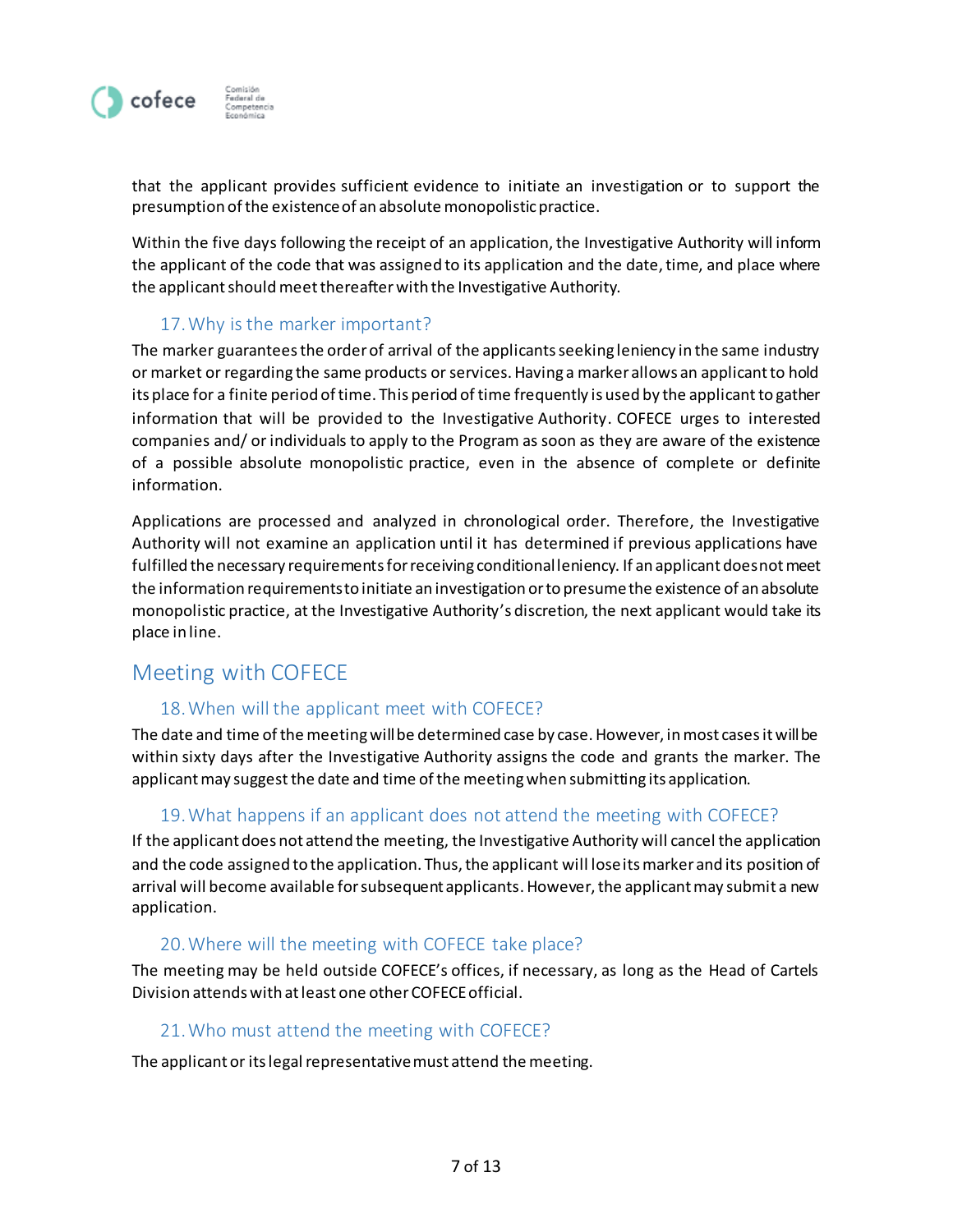

# 22.What information is a party expected to bring to the meeting with COFECE?

During the meeting, COFECE expects the applicant to deliver enough documents and information to allow the Investigative Authority to initiate an investigation or to presume the existence of an absolute monopolistic practice. This means that the applicant must provide information sufficient to establish its participation in an absolute monopolistic practice. The information and documents that the applicant may bring to the meeting are exemplified below:

- a. A detailed description of the goods or services, including their use, features and price.
- b. A description of the absolute monopolistic practice and an acknowledgement of the applicant's participation in the practice.

The applicant must support these statements with evidence such as agreements, memoranda, meeting minutes, activity reports, correspondence (hard copy or e-mails), telephone records, personal reports and signed declarations by the participants in the agreement.

- c. The names of the other individuals or corporations involved in the absolute monopolistic practice with the applicant.
- d. The duration, geographical scope and timeframeof the practice.
- e. Details of meetings, communications and agreements among participants, including, for example, dates, places, participants, objectives and results.
- f. An explanation of the monitoring mechanisms implemented to verify the participants' compliance of the agreements.
- g. A glossary of specialized terms.
- h. A summary or description of other relevant information likely to support a finding of the absolute monopolistic practice, even if it is not in the possession of the applicant.
- i. The individuals or companies to whom the applicantwishes to extend the benefits.

# 23. When an application is related to an international cartel, is there any additional information that the applicant should present?

When an application relates to an absolute monopolistic practice committed outside of Mexico, but which might have affected any Mexican market either by its purpose or effect, the applicant is advised to:

- a. Identify how itbelievesthe absolute monopolistic practice affected Mexico.
- b. Submit an authorization or a waiver authorizing COFECE to make exceptions regarding its confidentiality obligation. Depending on the scope of the waiver, COFECE may disclose to competition authorities of other jurisdictions information related to the applicant. A procedural waiver is limited to COFECE disclosing the identity of the applicant. A full waiver has a broader scope and allows COFECE to share procedural information and substantive information related to the application.

Although a waiver is considered as a highly useful document, an applicant is not compelled to provide one for its application to be accepted. Suggestions of waiver templates are available at [http://www.internationalcompetitionnetwork.org/working](http://www.internationalcompetitionnetwork.org/working-groups/current/cartel/waiver.aspx)[groups/current/cartel/waiver.aspx](http://www.internationalcompetitionnetwork.org/working-groups/current/cartel/waiver.aspx)

c. Indicate if the applicant has applied to similar leniency and immunity programs in other jurisdictions.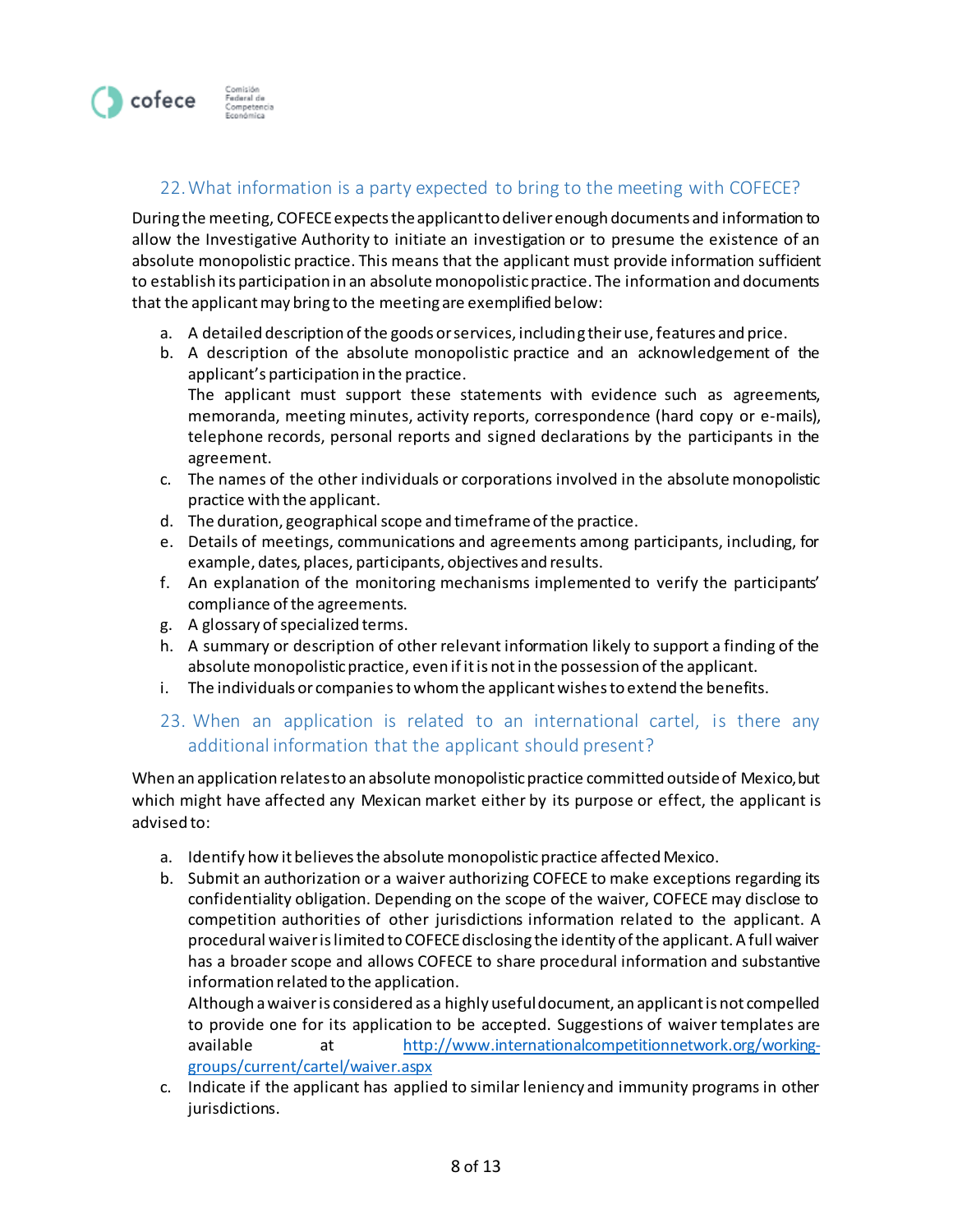

# Reviewing and examining the Application

# 24.What elements does COFECE take into consideration when evaluating an application?

After the meeting with the applicant, the Investigative Authority will examine whether the information submitted is sufficient to initiate an investigation procedure or to presume the existence of absolute monopolistic practices. Some of the elements that are taken into consideration to evaluate the application are the ones referred to in question 22 above.

Also, the Investigative Authority will consider:the existence of previous applications related to the same product or service; the existence and stage of ongoing investigations related to the practices reported by the applicant; and if the Investigative Authority already had already received information about the conduct from any other source.

In case of subsequent applicants, to determine the percentage of the fine reduction, the Investigative Authority will take into account the value that the information submitted by the subsequent applicant adds to the information previously acquired by the Investigative Authority in its investigation. The added value is determined by the usefulness of the information (which may be either direct or indirect evidence) in proving the conduct or expanding the scope of the Investigative Authority's investigation, as determined at the sole discretion of the Investigative Authority. The most valuable information will provide insight about additional individuals or corporations involved in, or events that occurred as part of, the absolute monopolistic practice, which are not already known to the Investigative Authority. Applicants should provide sufficient details in order for the Investigative Authority to validate the information.

# 25.How long will it take for COFECE to examine the application?

After the meeting with the Investigative Authority, the Investigative Authority has a period of forty working daysto examine the application. The analysis of the application includes an assessment of the sufficiency and adequacy of the information provided by the applicantto initiate an investigation procedure or to presume the existence of absolute monopolistic practices. However, if needed, this period may be extended on up to four occasions.

During this period, the Investigative Authority may ask the applicant to clarify aspects of the information it provided as part of its application.

#### 26.What is a conditional leniency letter?

When the documents and information submitted by the applicant are sufficient to initiate an investigation or presume the existence of an absolute monopolistic practice, the Investigative Authority will issue a conditional leniency letter or decision. If the applicant was not the first to apply and receive conditional leniency related to a certain good or service, the applicant must deliver additional evidentiary elements to those in possession of the Investigative Authority in order for the Investigative Authority to issue a conditional leniency decision.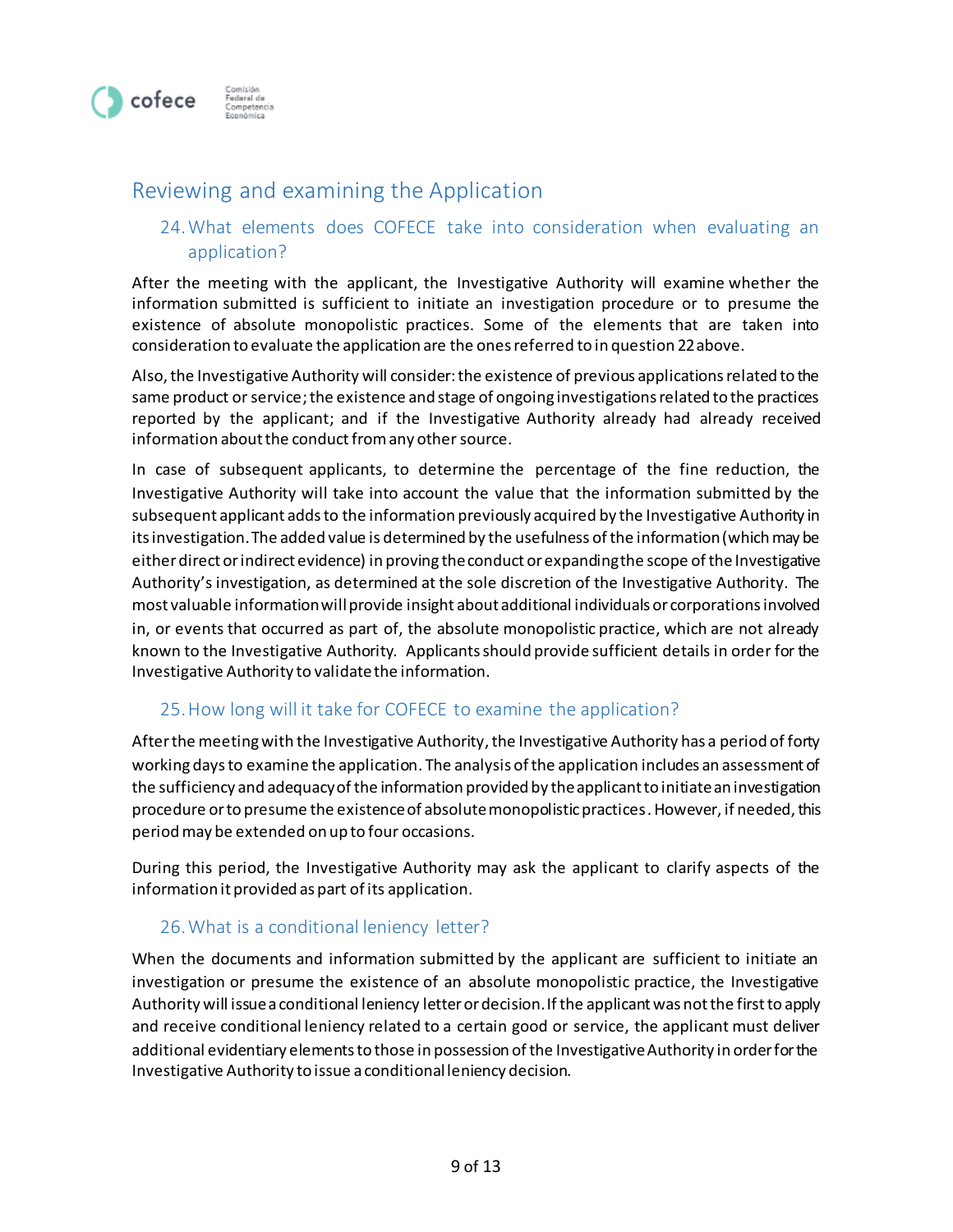

With the decision, the applicant will receive a letter from the Investigative Authority that conditionally confers the benefits of the Program. The letter includes the chronological order of the application, the maximum percentage to which the fine may be reduced, and the applicant's obligation to fully and permanently cooperate with COFECEwhich covenant to cooperate conditions finally and definitely receiving the leniency benefit.

# 27.What is a decision to cancel a leniency application?

When the information and documents provided by the applicant are not enough to initiate an investigation or to presume the existence of an absolute monopolistic practice, the Investigative Authority will issue a decision to cancel the leniency application. In the event this occurs, the information and documents submitted by the applicant shall be returned and will not be used against the withdrawing applicant.

Notwithstanding the foregoing, when such applicant has sufficient information and evidence for the Investigative Authority to initiate an investigation or presume the existence of an absolute monopolistic practice, it may submit a new application. However, the applicant will receive a new marker, thus it may have a different order of arrival.

# Full and continuous cooperation after conditional leniency decision

- 28.What are an applicant's obligations after a conditional leniency decision has been issued?
- a) Full and continuous cooperation during the investigation procedure

During the investigation, the Investigative Authority carries out the actions it deems necessary to gain knowledge of the investigated market, the agents who participate in it, and the probable existence of an absolute monopolistic practice. Some of the actions and proceedings the Investigative Authority may carry out are unannounced inspections, compulsory interviews, and compulsory requests for documents and information. Applicants must fully and permanently cooperate with the Investigative Authority throughout the investigation procedure. The following list includes some examples how the applicant may be required cooperate:

- i. Terminate its participation in the absolute monopolistic practice, except as directed otherwise by the Investigative Authority.
- ii. Maintain the confidentiality of the information provided to COFECE.
- iii. Expeditiously furnish all information and documents requested by COFECE during the investigation.
- iv. Cooperate in the proceedings conducted by the Investigative Authority during the investigation. For instance, allowing the conduction of unannounced inspections in their premises, as well as providing documents or information requested and attending compulsory interviews.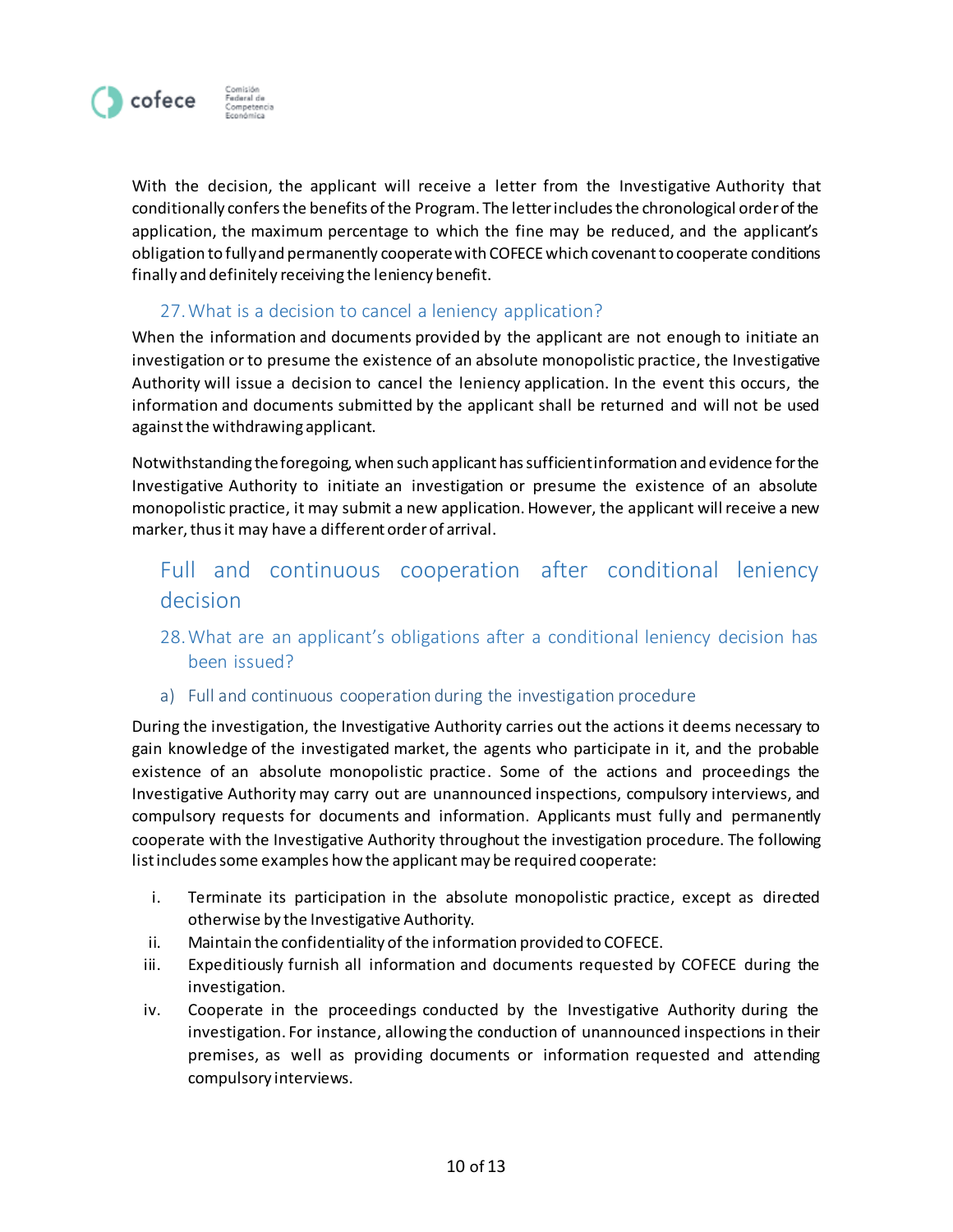

- v. Carry out the necessary actions to assure that the individuals who participated in the reported absolute monopolistic practice cooperate during the investigation.
- vi. Ensure that no information regarding the absolute monopolistic practice or individuals or companies involved in the alleged conduct is destroyed, falsified or concealed from the Investigative Authority.

#### b) Full and continuous cooperation during the trial-like procedure

Upon conclusion of the investigation procedure, if the Investigative Authority concludes that there is sufficient evidence indicating the probable responsibility of economic agents for their roles in an absolute monopolistic practice, it will issue a statement of probable responsibility. The trial-like procedure begins with the notification to the alleged offenders of the statement of probable responsibility and ends with a final resolution issued by the Board of Commissioners of COFECE. The Tecnhical Secretariat is the entity within COFECE in charge of conducting this procedure.

During the trial-like procedure, the applicant must continue to cooperate with COFECE to obtain the benefits of leniency. The following list includes some examples of how the applicant may be required to cooperate:

- i. Admit its participation in the reported absolute monopolistic practice.
- ii. Submit additional evidence considered useful by the Investigative Authority or the Technical Secretariat during the trial-like procedure.
- iii. Cooperate during all the proceedings conducted by COFECE during the trial-like procedure.
- iv. Ensure that no information regarding the absolute monopolistic practice or individuals or companies involved in the alleged conduct is destroyed, falsified or concealed from the Investigative Authority.
- v. Do not contradict the previously admitted conducts orsubmit evidence that intends to prove its innocence or challenge the evidence presented by the Investigative Authority. .

# 29.What happens if the applicant fails to provide full and continuous cooperation?

If the applicant fails to provide full and continuous cooperation during the investigation procedure, the Investigative Authority will revoke the benefits granted conditionally. However, before revoking the benefits, the applicant will have an opportunity to meet with the Investigative Authority.

If the Investigative Authority decides to revoke the conditionally granted benefits, the information and documents provided by the applicant will not be returned. Moreover, such information and documents may be used to uphold the Investigative Authority's statement of probable responsibility and the final resolution issued during the trial-like procedure against the applicant whose conditional benefits were revoked.

On the other hand, if the applicant fails to provide full and continuous cooperation during the triallike procedure, COFECE will also revoke the benefits granted conditionally with the final resolution issued in the trial-like procedure by the Board of Commissioners.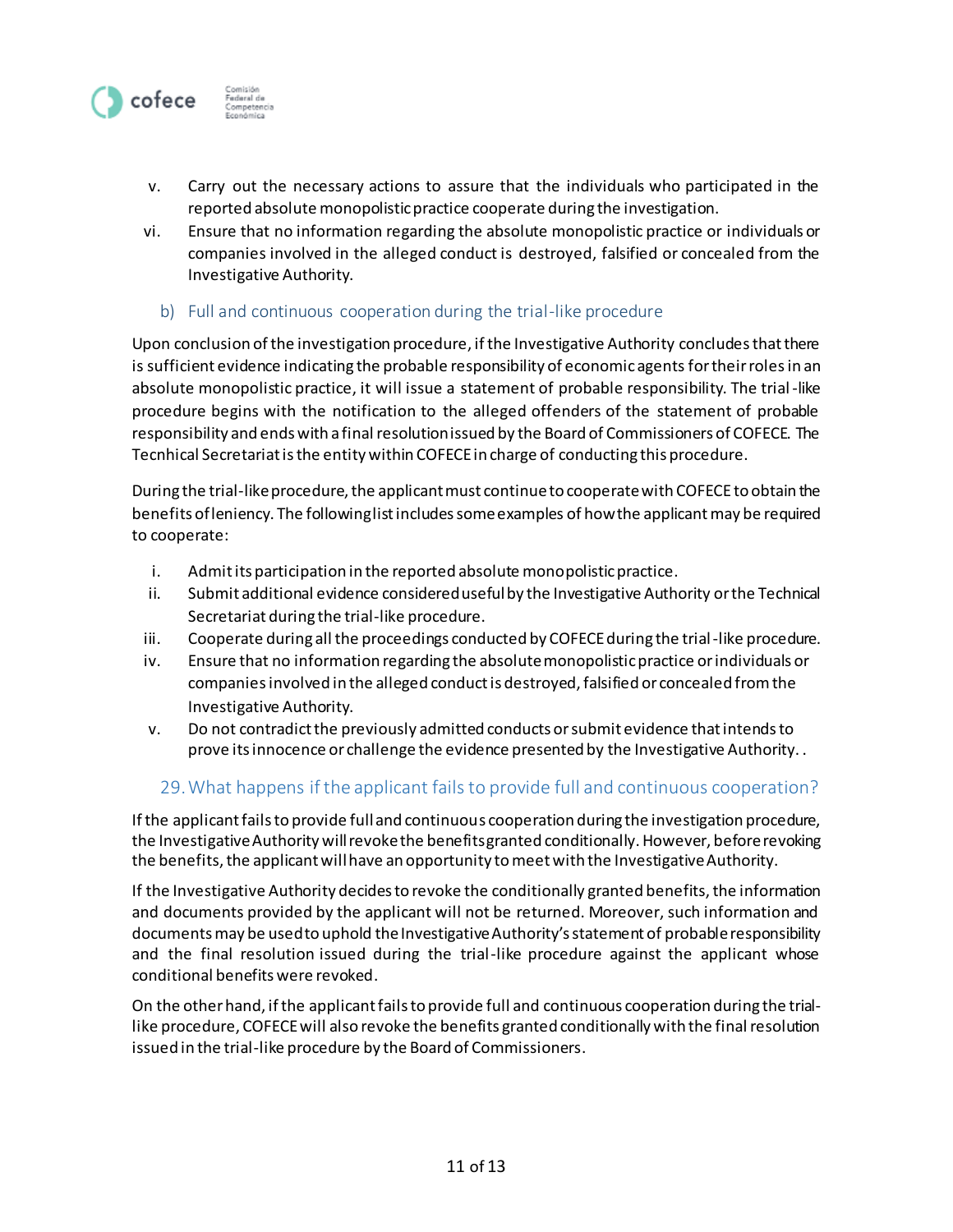

# 30.If one or more individual corporate executives refuses to cooperate, will an applicant's leniency be revoked?

If one or more individualswho participated in the reported absolute monopolistic practice and to whom the program's benefits were extended fails to cooperate, these individuals will be excluded from the Program's benefits. However, the applicant, as well as the rest of individuals to whom the benefits were extended and who remain fully cooperative, will not be excluded.

On the other hand, if the applicant fails to cooperate, the individuals to whom the Program's benefits were extended may still receive such benefits, since they can be considered as independent applicants, provided they provide full and continuous cooperation.

# Leniency decision

# 31.When does a conditional leniency decision become final?

When the Board of Commissioners issues the final resolution, it also will determine if the benefits granted conditionally will become final. This decision is based on the conditional leniency decision and the applicant's cooperation throughout the investigation procedure and the trial-like procedure. If the Board of Commissioners decides that the applicant has cooperated full and continuously, it will issue a final leniency decision and the applicant will receive the following benefits:

- i. A total or partial reduction of the applicable fines for engaging in, participating in, or contributing to an absolute monopolistic practice.
- ii. Immunity to individuals from receiving disqualification orders for participating in an absolute monopolistic practice.
- iii. Criminal immunity to individuals for engaging in an absolute monopolistic practice.

# **Confidentiality**

# 32.Does COFECE maintain the applicant's identity as confidential?

Yes, COFECE will ensure that the applicant's identity is kept confidential. In order to keep the confidentiality of the identity, in all the communications regarding the application, the applicant will be referred to by an individualized alphanumeric code, and the application shall be maintained in a separate and confidential file. Only the Investigative Authority, the Head of the Cartels Division, and the staff of the Investigative Authority who are assigned to the investigation will have access to the application file.

COFECE will not share the applicant's identity or any information related to the application unless authorized by the applicant.

# 33.How long does COFECE maintain the applicant's identity as confidential?

COFECE will keep the applicant'sidentity confidential not only during its investigation procedure but also during the trial-like procedure and in the final resolution. There will be not reference to companies or individuals as applicants, either during the investigation or trial-like procedure. In the